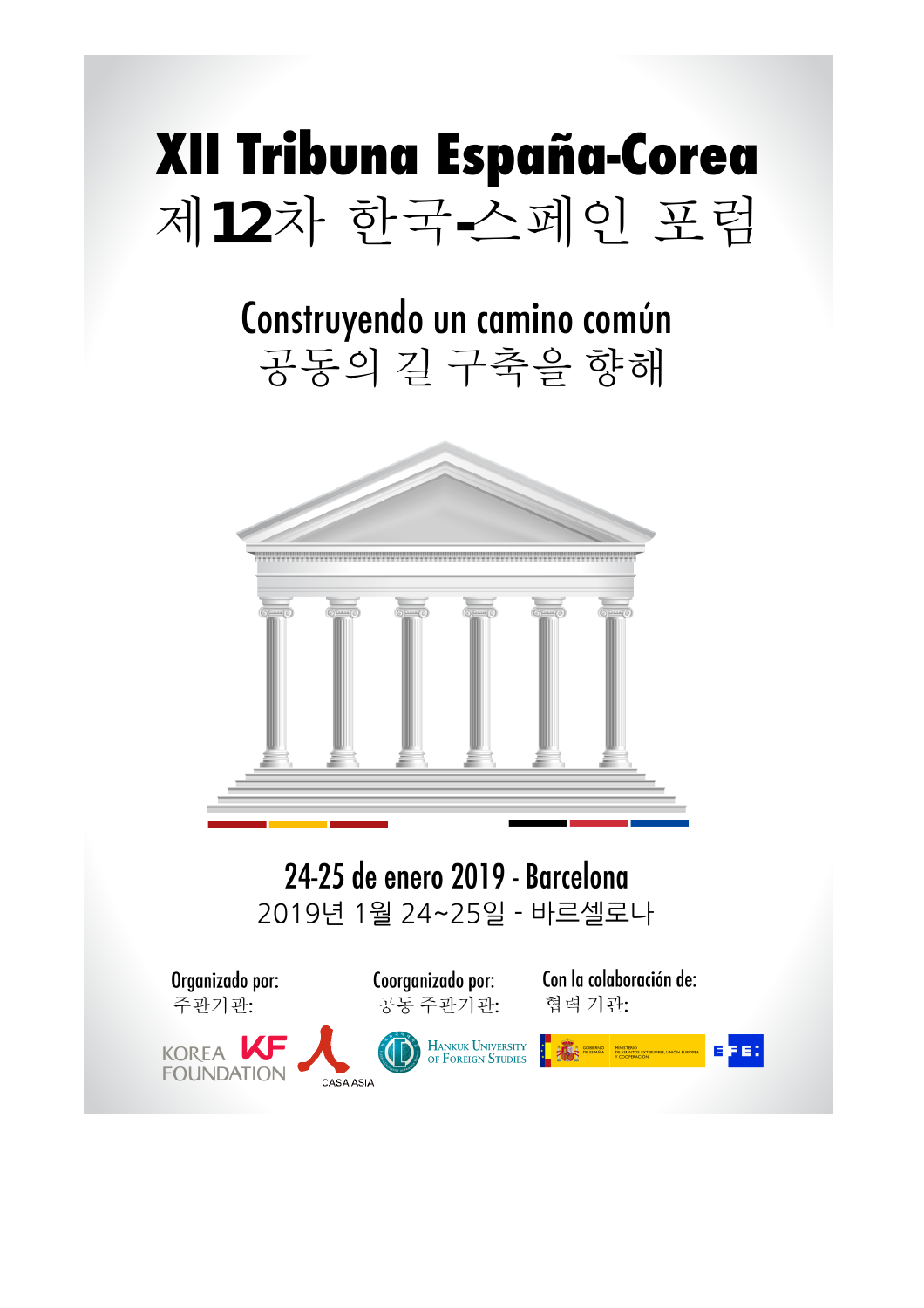

### **"Building a Common Path"**

### **Barcelona, January 24th – 25th, 2019**

| <b>Date</b>       | January $24^{th} - 25^{th}$ , 2019                                             |
|-------------------|--------------------------------------------------------------------------------|
| Venue             | Casa Asia Headquarters<br>Auditorium (CNMC)<br>C/ Bolivia 56, Barcelona, 08018 |
| <b>Organizers</b> | Casa Asia<br>Korea Foundation (KF)                                             |
| Co-organizer      | Korea University of Foreign Studies (HUFS)                                     |
| Language          | Korean-Spanish simultaneous interpretation                                     |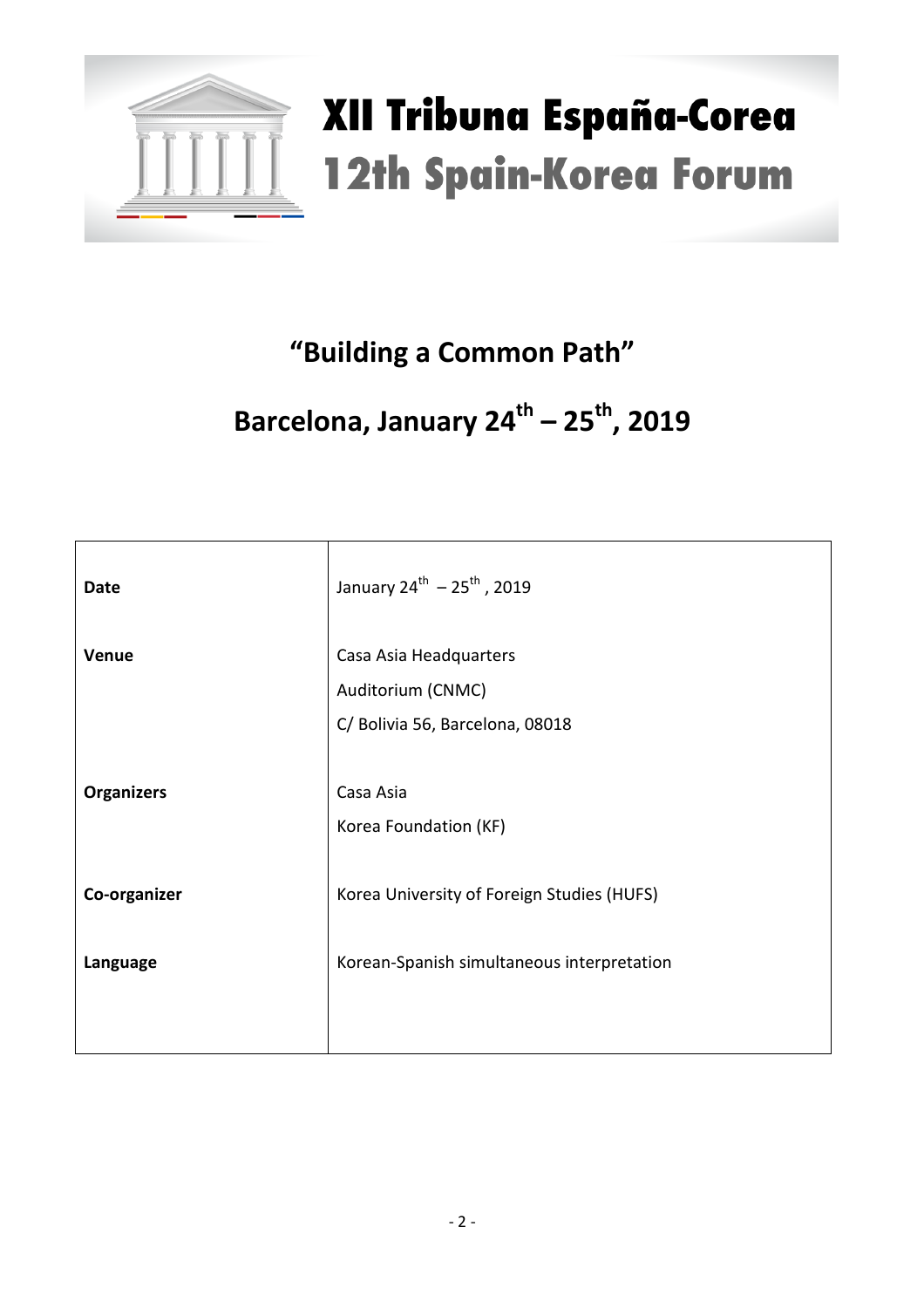

### **Programme**

|              | <b>Venue: Casa Asia Headquarters</b><br>January 24 <sup>th</sup> (Thursday)<br><b>Auditorium (CNMC)</b>                                                                                                                                                                                                                                                                                                                                                                                              |  |
|--------------|------------------------------------------------------------------------------------------------------------------------------------------------------------------------------------------------------------------------------------------------------------------------------------------------------------------------------------------------------------------------------------------------------------------------------------------------------------------------------------------------------|--|
| 09:15h       | Registration                                                                                                                                                                                                                                                                                                                                                                                                                                                                                         |  |
| 9:45h-10:30h | <b>Opening Ceremony</b><br><b>Opening Remarks</b><br>Mr. David Navarro, Director General, Casa Asia<br>$\bullet$<br>Mr. Sihyung Lee, President, Korea Foundation<br>$\bullet$<br><b>Congratulatory Remarks</b><br>Ms. Ana María Sálomon Pérez, Director General for North America, East<br>Europe, Asia and the Pacific, Ministry of Foreign Affairs, European Union<br>and Cooperation<br>Mr. Ki-hong Jung, Director-General for European Affairs Department,<br>Ministry of Foreign Affairs (MOFA) |  |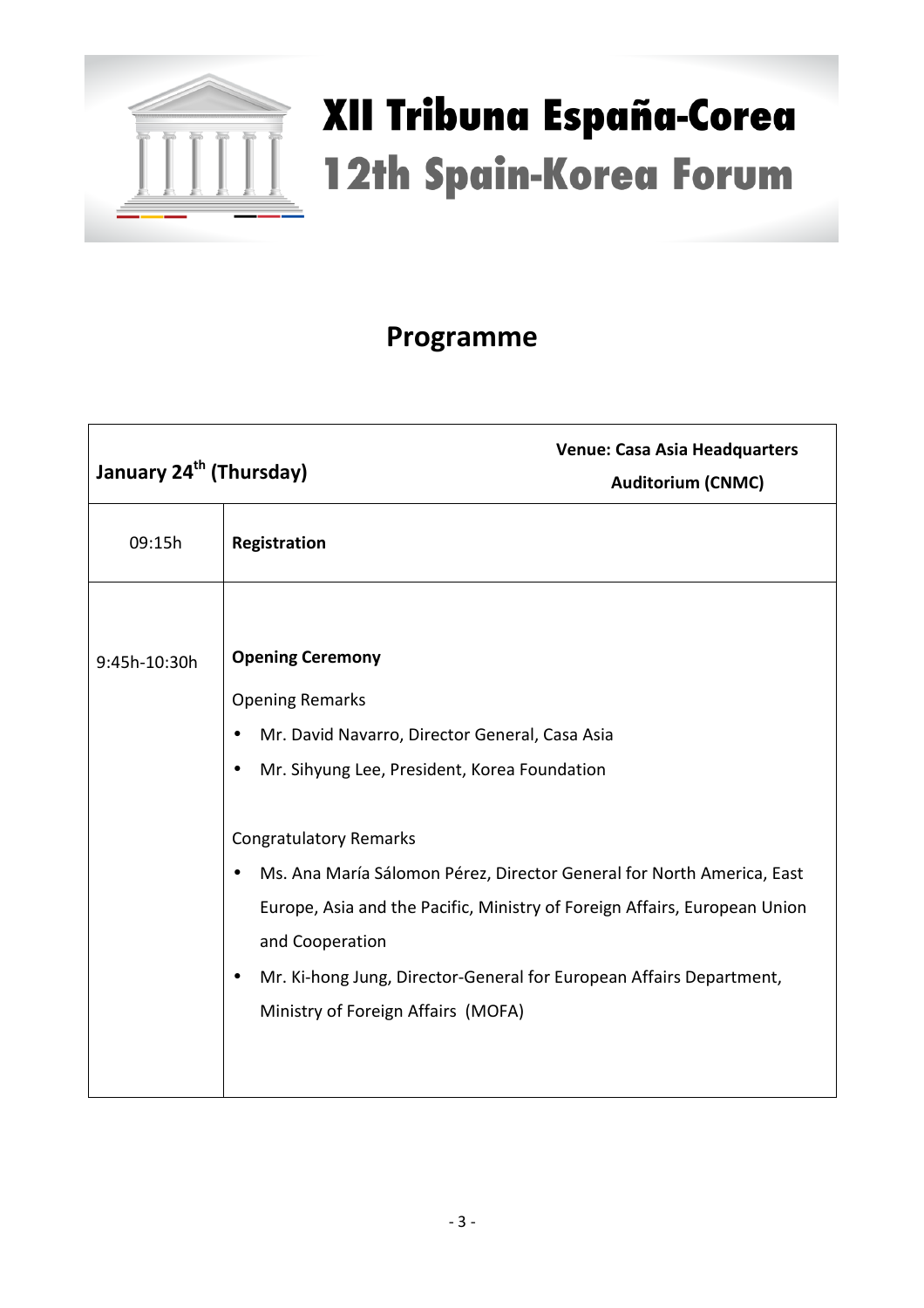

| 10:30h-11:00h | <b>Photo Session and Coffee Break</b>                                                                                                                                                                                                                                                                                                                                                                                                                                                                                                                                                                                                                                                                                                                                                                                                                                                                                                                                                                              |
|---------------|--------------------------------------------------------------------------------------------------------------------------------------------------------------------------------------------------------------------------------------------------------------------------------------------------------------------------------------------------------------------------------------------------------------------------------------------------------------------------------------------------------------------------------------------------------------------------------------------------------------------------------------------------------------------------------------------------------------------------------------------------------------------------------------------------------------------------------------------------------------------------------------------------------------------------------------------------------------------------------------------------------------------|
| 11:00h-13:00h | Session 1. From the Structured Dialogue to the Strategic Partnership<br>Korea and Spain in the international Organizations: Areas of Cooperation<br>Current situation in the Korean peninsula and prospects in inter-Korean<br>relations<br>[Chairperson]<br>Mr. Sung-han Kim, Professor, Dean of Graduate School of International<br>Studies, Korea University and Former Vice Minister of Foreign Affairs and<br>Trade<br>[Speakers]<br>Mr. Jeong Hun Han, Professor, Graduate School of International Studies,<br>Seoul National University<br>Ms. Pilar Méndez Jiménez, Deputy Director General for South and East<br>Asia, Ministry of Foreign Affairs, European Union and Cooperation<br>Mr. Seoung Ryoul Cho, Visiting Professor Konkuk University, Researcher,<br>Institute for National Security Strategy<br>Mr. Martín Ortega Carcelén, Professor of International Relations,<br>Complutense University of Madrid and Former Director of Policy Planning,<br>Ministry of Foreign Affairs and Cooperation |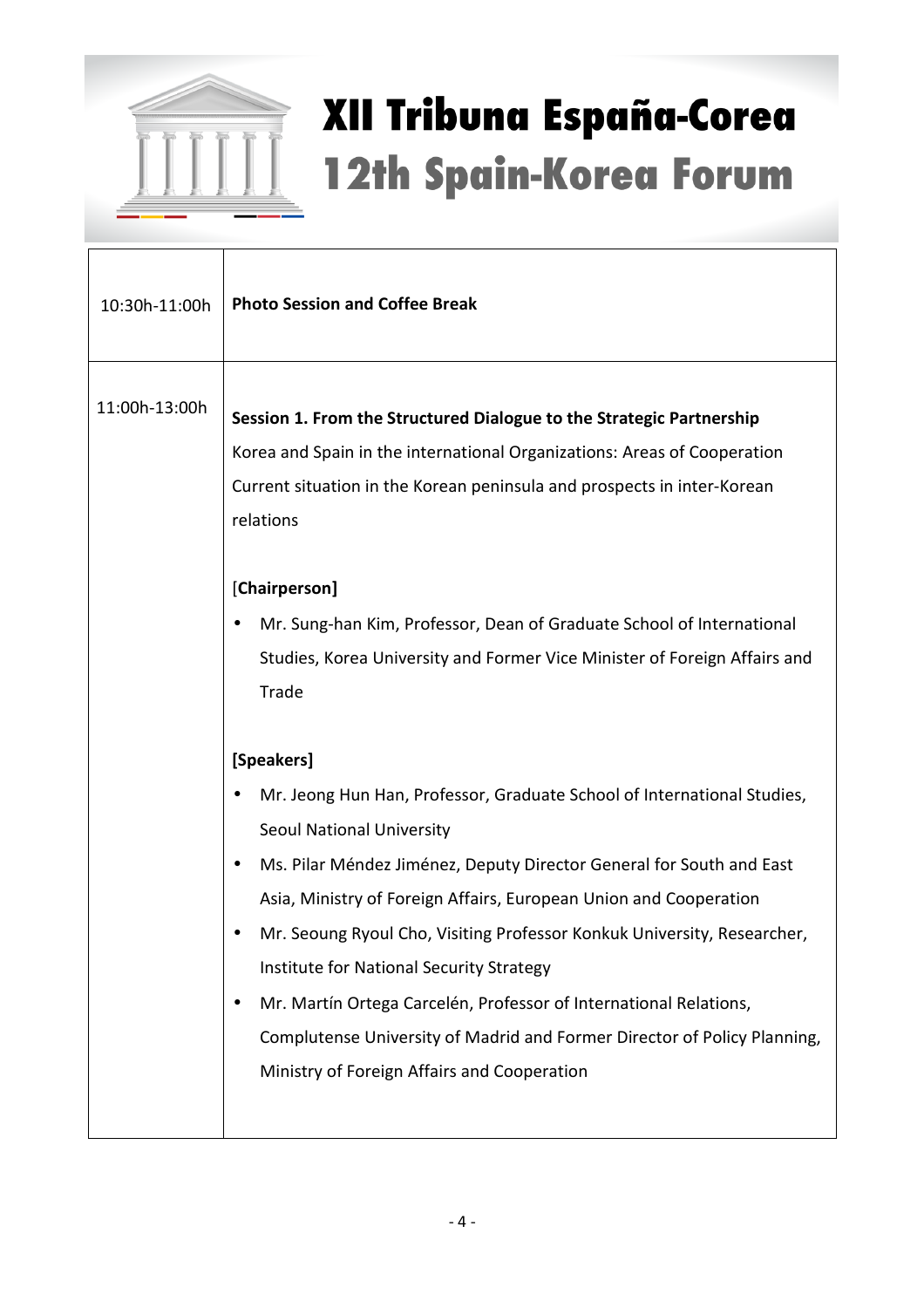

14:30h-16:30h **Session 2. Economic and Entrepreneurial Cooperation: Renewable Energies and Green Economy**  Green economy, National Strategies, Climate Change and Renewable Energies: business opportunities and entrepreneur cooperation

> Presentations of projects of common interest: cases of business collaboration between Spain and Korea

### **[Chairperson]**

• Ms. Immaculada Riera i Reñé, Director General, Chamber of Commerce of Spain

Presentation of the Renewable Energies Report elaborated by the Consulting Firm "Haz Energía", commissioned by the Embassy of Korea in Spain. **Presentation** by Pablo Corredoira, Partner of the Consulting Firm "Haz Energía"

### **[Speakers]**

- Mr. Francesc Vidal, Area Manager for Renewable Energies and International Relations, Catalonian Institute of Energy, Generalitat of Catalonia
- Mr. Yonghun Jung, Professor, Department of Energy Systems, Ajou University
- Ms. Marisa Olano, Head of the Department of International Relations, Institute for Energy Diversification and Saving (IDAE)
- Mr. Jaewon Lyu, Director General, Korea Trade-Investment Promotion Agency in Madrid (KOTRA)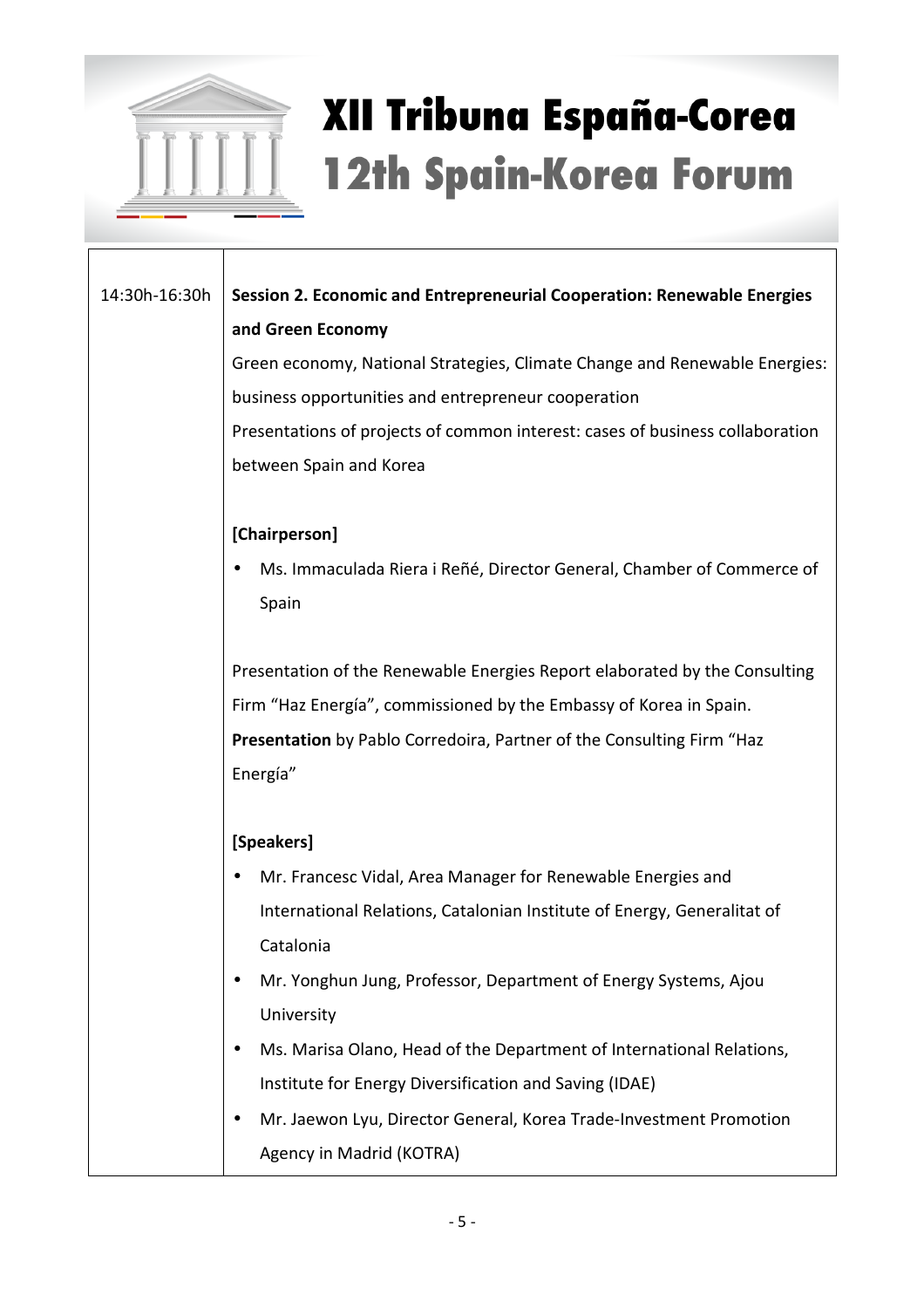

|                                   | <b>Venue: Casa Asia Headquarters</b>                                       |
|-----------------------------------|----------------------------------------------------------------------------|
| January 25 <sup>th</sup> (Friday) | Auditorium (CNMC)                                                          |
|                                   |                                                                            |
|                                   |                                                                            |
|                                   |                                                                            |
| 9:00h-11:00h                      | Session 3. Education and Culture: Cooperation among Universities,          |
|                                   | <b>Cervantes and King Sejong Institutes</b>                                |
|                                   | Joint research programmes between Spain and Korea                          |
|                                   | Current situation of present projects in Spain and Korea: Programmes and   |
|                                   | <b>Activities</b>                                                          |
|                                   | Presentation of Cervantes Institute and King Sejong Institute.             |
|                                   |                                                                            |
|                                   | [Chairperson]                                                              |
|                                   | Ms. Bibiana Crespo, Delegate of the President of the Sectoral Committee    |
|                                   | on Internationalization, Council of Rectors of Spanish Universities (CRUE) |
|                                   |                                                                            |
|                                   | [Speakers]                                                                 |
|                                   | Mr. Richard Bueno Hudson, Academic Director, Cervantes Institute           |
|                                   | Mr. Jai Eun Jung, Professor, School of Computer Engineering, Chung-Ang     |
|                                   | University                                                                 |
|                                   | Mr. Víctor Muñoz, Vice-Rector of Strategic Projects, Malaga University     |
|                                   | Ms. Mihwa Jo, Professor, King Sejong Institute Foundation Barcelona        |
|                                   | Ms. Jae Hyun Choi, Principal Administrator, King Sejong Institute          |
|                                   | Foundation in Las Palmas GC                                                |
|                                   | Ms. Pia Moret, Head of the Office of the Interuniversity Council of        |
|                                   | Catalonia, Generalitat of Catalonia                                        |
|                                   |                                                                            |
|                                   |                                                                            |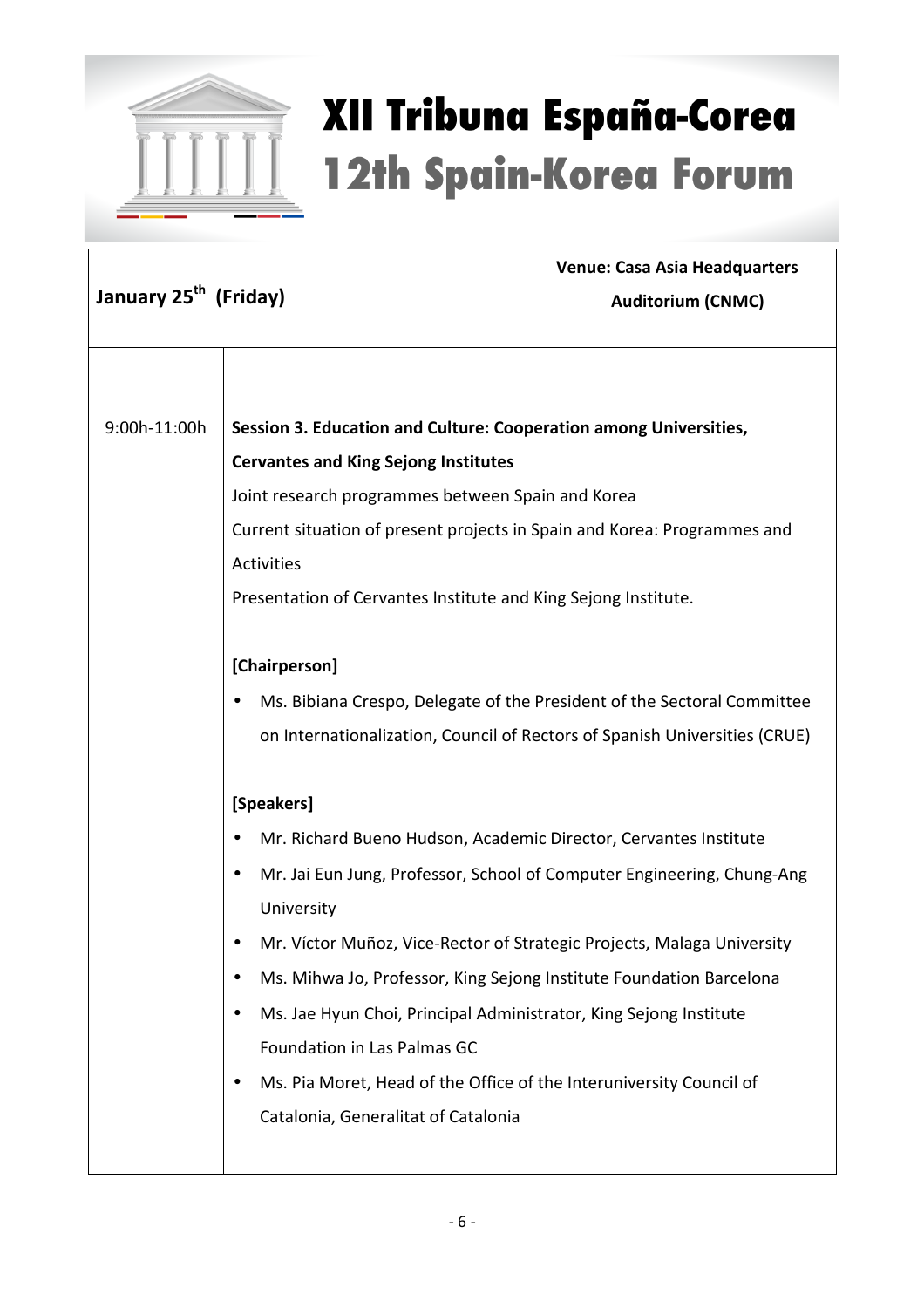

| 11:00h-11:15h | <b>Coffee break</b>                                                                     |
|---------------|-----------------------------------------------------------------------------------------|
|               |                                                                                         |
| 11:15h-13:15h | Session 4. The City as a place of cooperation                                           |
|               | City and Gender                                                                         |
|               | <b>City and Population Ageing</b>                                                       |
|               | City and Education for Peace                                                            |
|               | [Chairperson]                                                                           |
|               | Mr. Won-Ho Kim, Professor, Center for International Cooperation and                     |
|               | Strategy, Hankuk University of Foreign Studies                                          |
|               |                                                                                         |
|               | [Speakers]                                                                              |
|               | Mr. Santiago Fernández Málaga, Head, International Relations                            |
|               | department, Madrid City Council                                                         |
|               | Ms. Eun Kyung Kim, Senior Researcher Fellow, Gyeonggi Research Institute                |
|               | Ms. Judith Rifá, Officer for Global Justice and International Cooperation,<br>$\bullet$ |
|               | <b>Barcelona City Council</b>                                                           |
|               | Ms. Jeong Aie Park, Director, Department of Gender Impact Assessment                    |
|               | Division, Ministry of Gender Equality and Family                                        |
|               |                                                                                         |
|               |                                                                                         |
| 13:15-13:20   | Rapporteur                                                                              |
|               | Mr. Rafael Bueno, Director, Politics, Society and Education Programmes,                 |
|               | Casa Asia                                                                               |
|               |                                                                                         |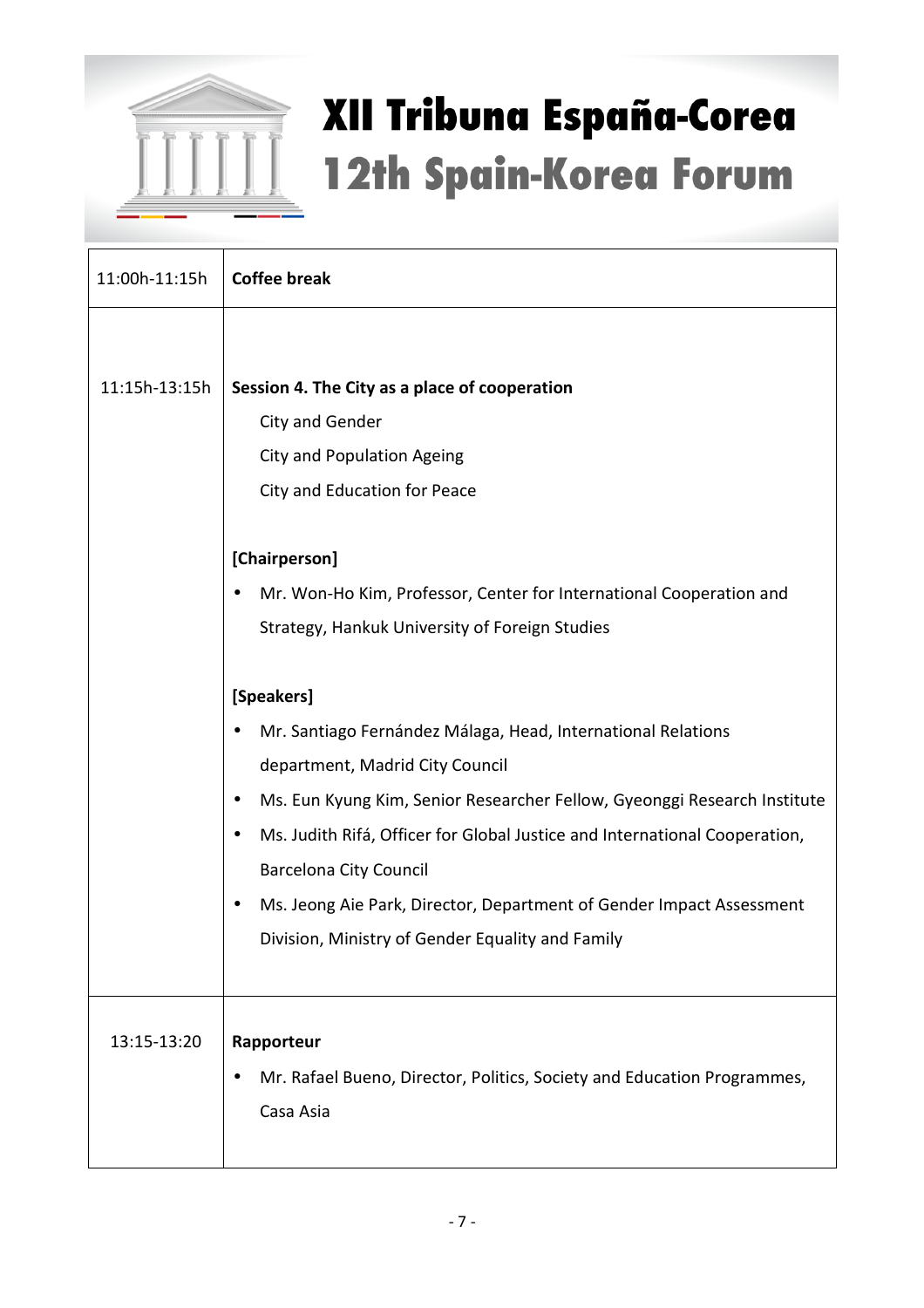

| 13:20-13:30 | <b>Closing Ceremony</b>                                                                                                                                                       |
|-------------|-------------------------------------------------------------------------------------------------------------------------------------------------------------------------------|
|             | <b>Closing Remarks</b><br>Mr. Chul Park, Former President of Hankuk University of Foreign Studies<br>$\bullet$<br>Mr. David Navarro, Director General, Casa Asia<br>$\bullet$ |